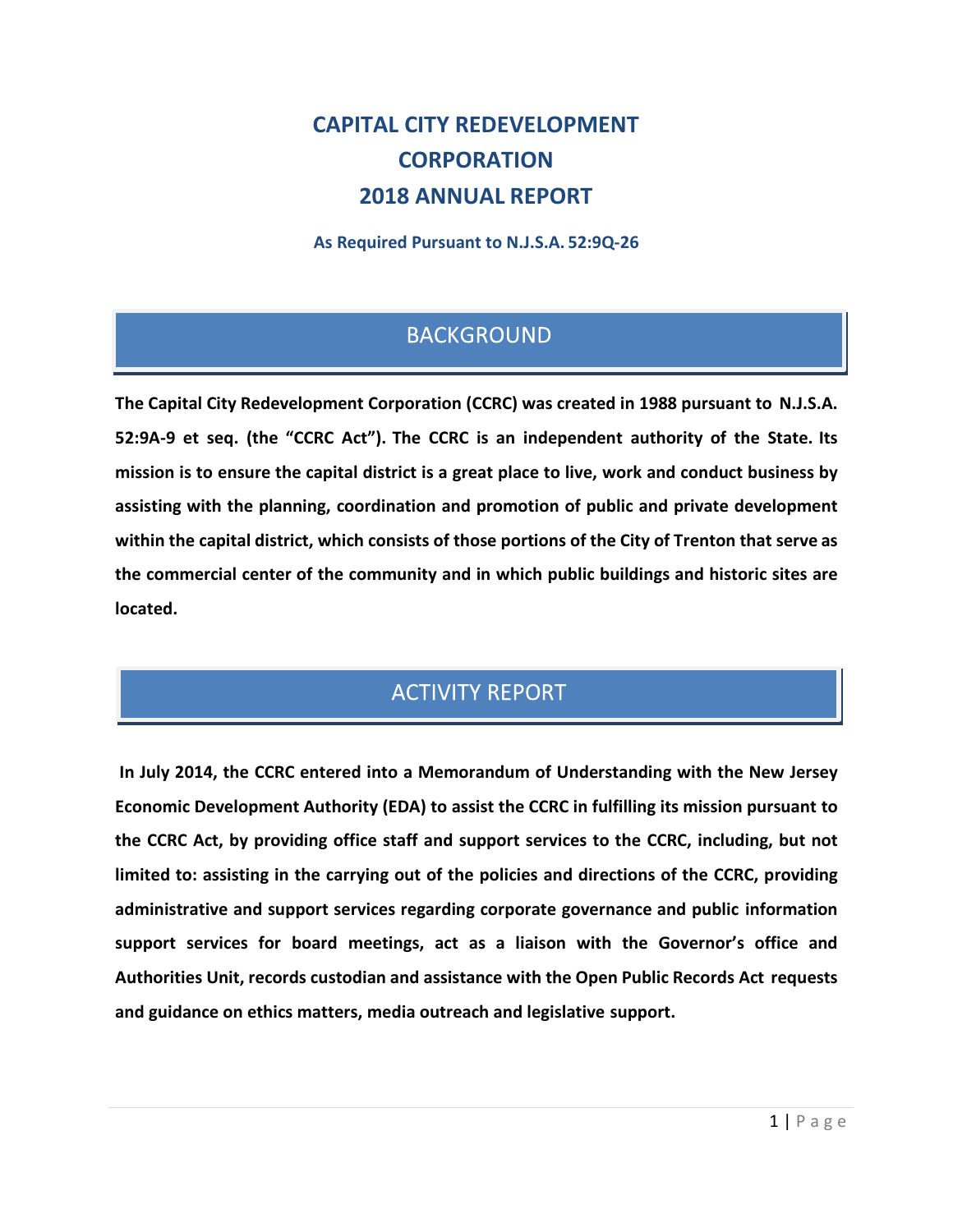**The following activity took place in 2018:** 

#### **Financial Review**

**In October 2018, the CCRC was presented with an FY19 budget for total expenditures in FY19 of \$12,200. The total amount of resources available as of September 30, 2018 was \$179,803.**  *See Attachment A for the itemized budget.*

#### **Collaborative Efforts**

**In an effort to advance economic development throughout the City of Trenton, especially the downtown, and to advance the EDA resources available to the City of Trenton, through both the Business Lease Incentive and Business Improvement Incentive programs, as well as other products available to the business community, EDA staff regularly work with city officials, business owners and state agencies throughout the City as staff to the CCRC**

**CCRC has been well-represented in intergovernmental meetings. On behalf of the CCRC, EDA participated in several citywide meetings including the Mayor's Economic Advisory Council, a s well as the new NJ State Capital Partnership for Trenton created by Executive Order 40 by Governor Murphy. Throughout these meetings are on-going discussion on strategies, resources and goal-setting to achieve priorities for economic development and growth moving forward. The chair of CCRC also serves as a member of the Mayor's Economic Advisory Council.**

**EDA regularly meets with Greater Trenton to discuss their vision for downtown and has supported the organization with two planning grants to help advance projects in Trenton which coincide with the CCRC boundary.**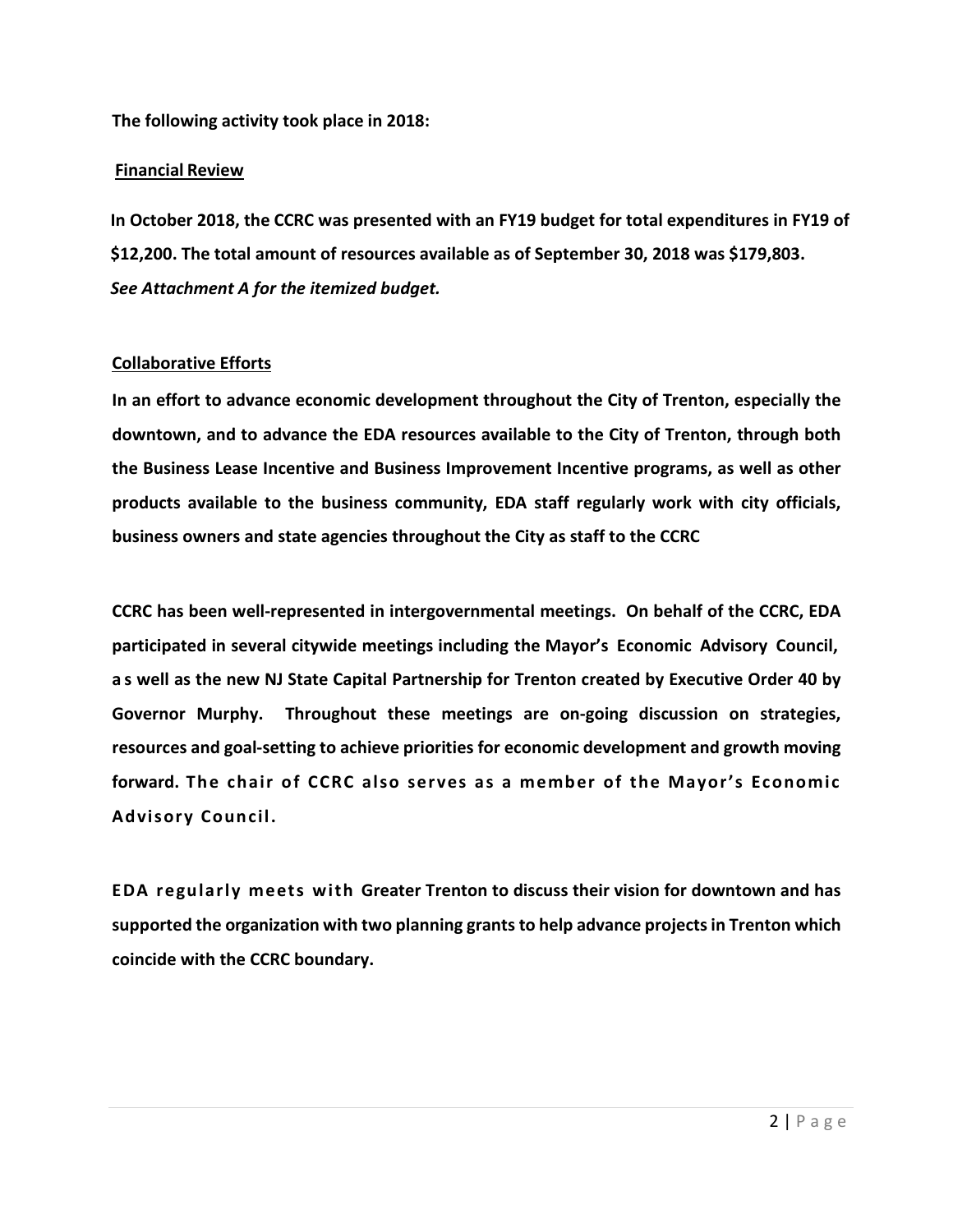**In coordination with Greater Trenton and the New Jersey Department of Community Affairs, EDA awarded a \$25,000 grant to Greater Trenton to support evaluation and analysis of transitoriented development proximate to the train station. In October of 2018, with guidance and direction by Greater Trenton, NJ Future issued a report developed in collaboration with the planning and architecture firm of Clarke Caton Hintz, funded using the EDA grant, entitled "Trenton Transit Center Strategic Action Blueprint" which provides observations, goals, strategies, and action steps for redevelopment around the Trenton Transit Center. The recommendations of this plan are currently under review by the City.** 

**In concert with this initiative, the NJ Department of Community Affairs (NJDCA), in collaboration with the City of Trenton, is also preparing a report addressing transit-oriented development around three transit station areas in Trenton, addressing a broader array of issues. NJDCA anticipates its report on transit-oriented development around the Trenton Transit Center and proximate light rail stations will be completed in 2019, and ultimately it will be adopted by the City as part of the Trenton 250 Master Plan. The plan will recommend specific actions to implement the Trenton 250 Plan with regard to transit-oriented development within ½ mile of each transit station, including the Trenton Transit Center and three light rail stations.** 

**In addition, a comprehensive planning and feasibility study for a parking structure on property owned by the State in downtown Trenton in close proximity to the Taxation Building was undertaken. Greater Trenton issued a Request for Proposals and awarded a \$50,000 contract to Tim Haahs Associates, of which EDA contributed \$25,000 and PSE&G contributed the other \$25,000, to fund the planning and feasibility study. The aim of the study is to provide potential construction and financing scenarios for a garage that would provide replacement parking for state employees caused by new office building and mixed-use redevelopment. The analysis provided in this report will inform future decision-making regarding a new parking structure in this area.**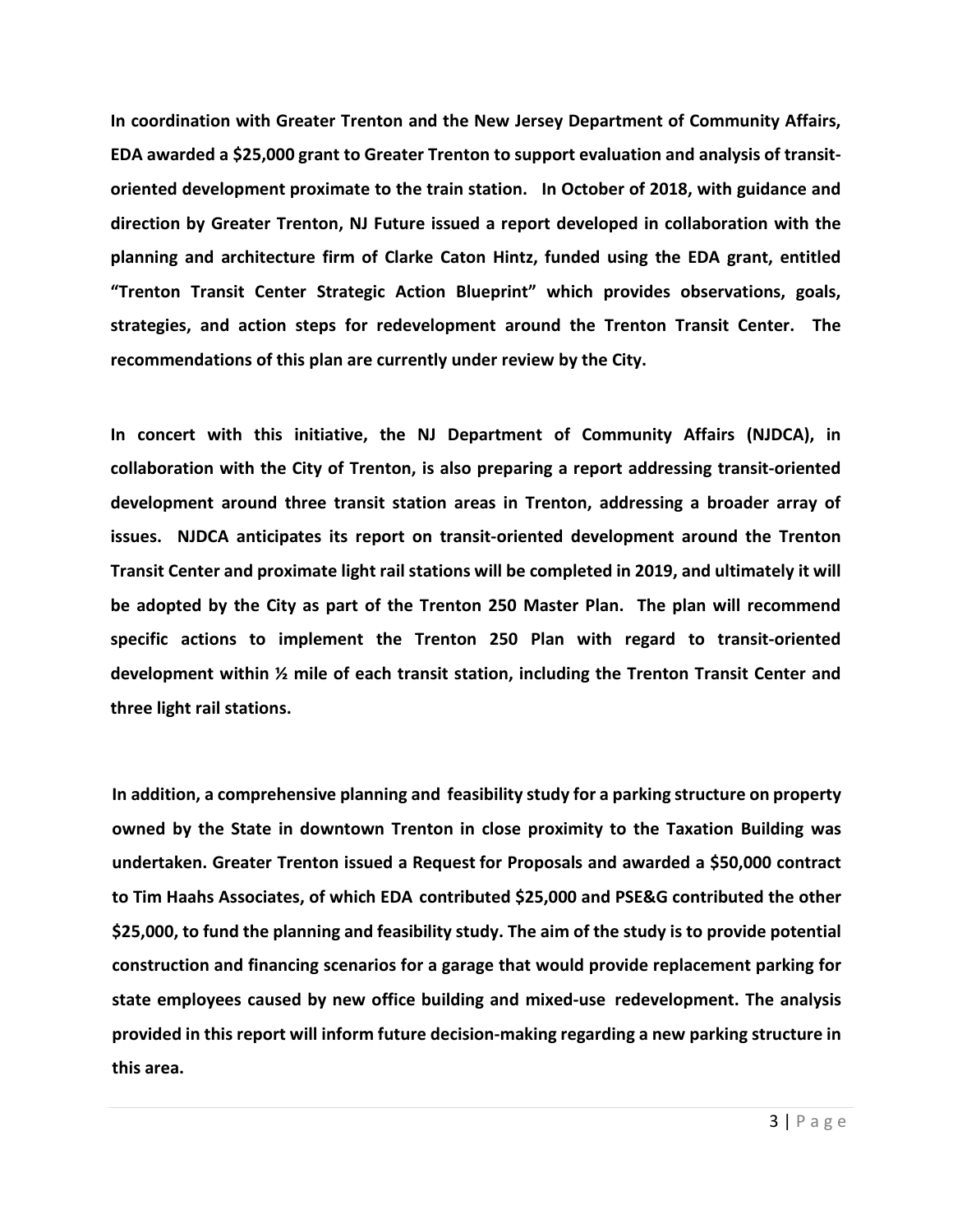**In September 2018, Governor Murphy signed Executive Order 40 which established the New Jersey State Capital City Partnership designed to provide a mechanism for State agencies to work collaboratively with the City and Mercer County government to create and execute strategies for City of Trenton's economic development. The work of the Capital City Partnership and the work of the CCRC dovetail together well and provide multiple vehicles to engage state agencies and address issues of importance for the City. The Capital City Partnership Team was designed with the intent bringing state resources together to help better assist the City of Trenton. EDA staff actively participates in these meetings and committees to help further economic development opportunities for the City.** 

**Additionally, in October 2018, the CCRC Board directed staff to prepare and issue an RFP to update the CCRC's Renaissance Plan and design guidelines in coordination with the City of Trenton's recent update to its Master Plan, known as Trenton 250, as well as other relevant plans for areas within the CCRC Boundary. The RFP will be issued in early 2019, and the contract is anticipated to be awarded by mid-2019.** 

#### **Real Estate Development**

#### *State Office Buildings*

**Development of the new Health and Taxation State Office Buildings are progressing forward. In February 2018, NJEDA submitted Impact Statements for the Health and Taxation Buildings, which the NJ Department of Community Affairs reviewed on behalf of CCRC. CCRC reviewed the Impact Statements and submitted comments to the Treasurer and the Governor.** 

**The CCRC's planned update of the Renaissance Plan provides a unique opportunity to consider and evaluate future development and redevelopment of state-owned property in the context of both the CCRC's plan as well as the Trenton 250 Master Plan and relevant associated neighborhood plans.**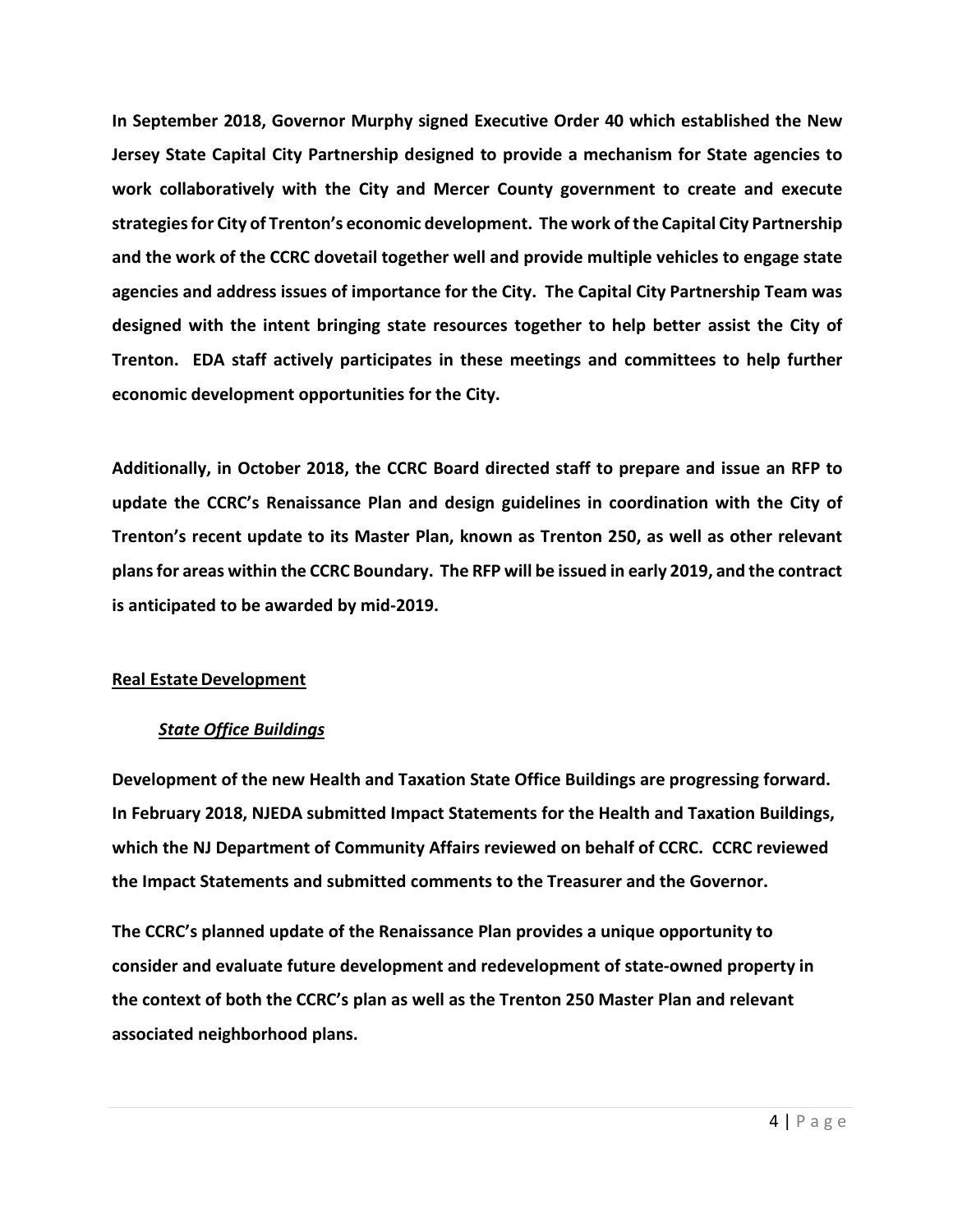#### *Trenton Redevelopment Sites Working Group*

**With a commitment to advancing public/private partnerships and mixed-use development to spur transformative change in the downtown, the EDA spearheaded the development of a Memorandum of Understanding with key Trenton stakeholders to identify future development sites for public or private use. Executed in 2017, the MOU involves the Division of Property Management and Construction (DPMC), CCRC, the City of Trenton, the Trenton Parking Authority, Mercer County, the Mercer County Improvement Authority, and Greater Trenton, resulted in the creation of a comprehensive inventory of available redevelopment sites in the Capital City to help accelerate redevelopment and attract private investment.** 

**To support this initiative, the EDA secured the services of Jones Lang LaSalle (JLL) to organize the catalog of developable sites. JLL held various stakeholder meetings and created a final deliverable product for Greater Trenton and the city to utilize when discussing potential sites for either a company that is looking to relocate or expand in Trenton or a potential developer.** 

**CCRC board members participated in the Trenton Redevelopment Sites working group, which consisted of City of Trenton, the City of Trenton Parking Authority, Division of Property Management of Construction within Treasury, Mercer County Improvement Authority, and Mercer County. The goal of the group was to identify up to 15 sites for redevelopment within the City's downtown area, which includes the CCRC District. The catalog of developable sites the was created provides an important baseline to use in evaluating future development opportunities throughout the City.**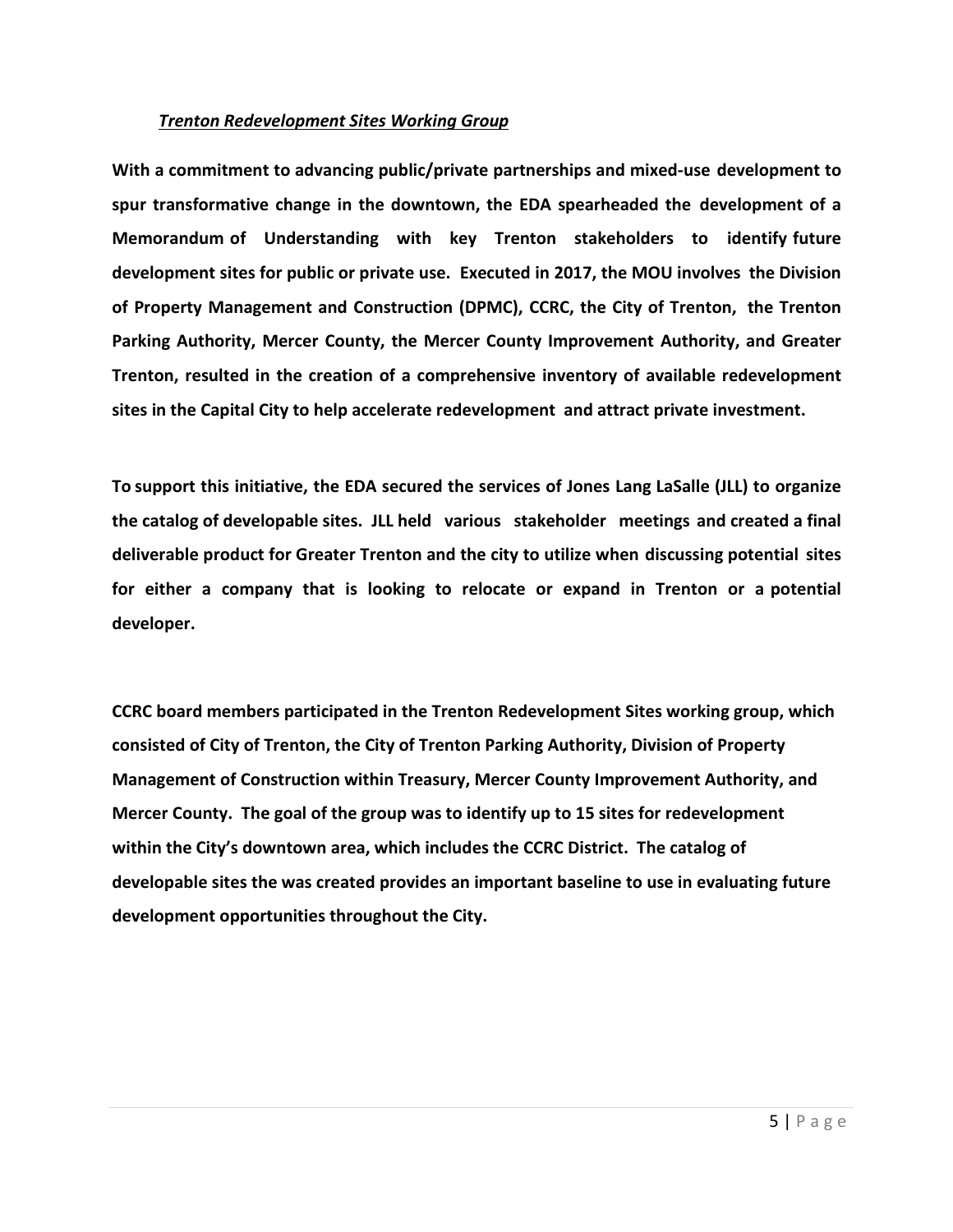#### **Business Growth & Redevelopment**

**Since 2014, over \$141 million has been approved by the EDA in financing assistance, business incentives and tax credits to projects in the City of Trenton. This assistance is expected to leverage more than \$146 million in private investment and to serve as a catalyst for the creation of 557 new jobs, 554 construction jobs, and the retention of 542 jobs at risk of leaving New Jersey.**

**As a designated Garden State Growth Zone through the Economic Opportunity Act, the City of Trenton is eligible for funding through the Business Lease Incentive (BLI) and Business Improvement Incentive (BII) programs administered by the EDA. To date, Trenton has received four business grants under both the Business Improvement Incentive and Business Lease Incentive programs that total to \$58,056 in assistance.** 

### **STRATEGIC PLAN**

**Under the direction of the Board, EDA staff has continued to work with the City of Trenton to understand and support the strategic priorities and the implementation of the Trenton 250 Plan. With the newly designated Small Business Unit being established late in 2018 at EDA, staff will be able to work closely with the small businesses of Trenton. EDA staff will also work closely with TDA, Greater Trenton, and the City to help attract new businesses and help grow the existing businesses that are in Trenton. The EDA and the City will continue their outreach efforts to push the GSGZ BLI and BII program to businesses in the expanded eligible area in hopes of helping more businesses.**